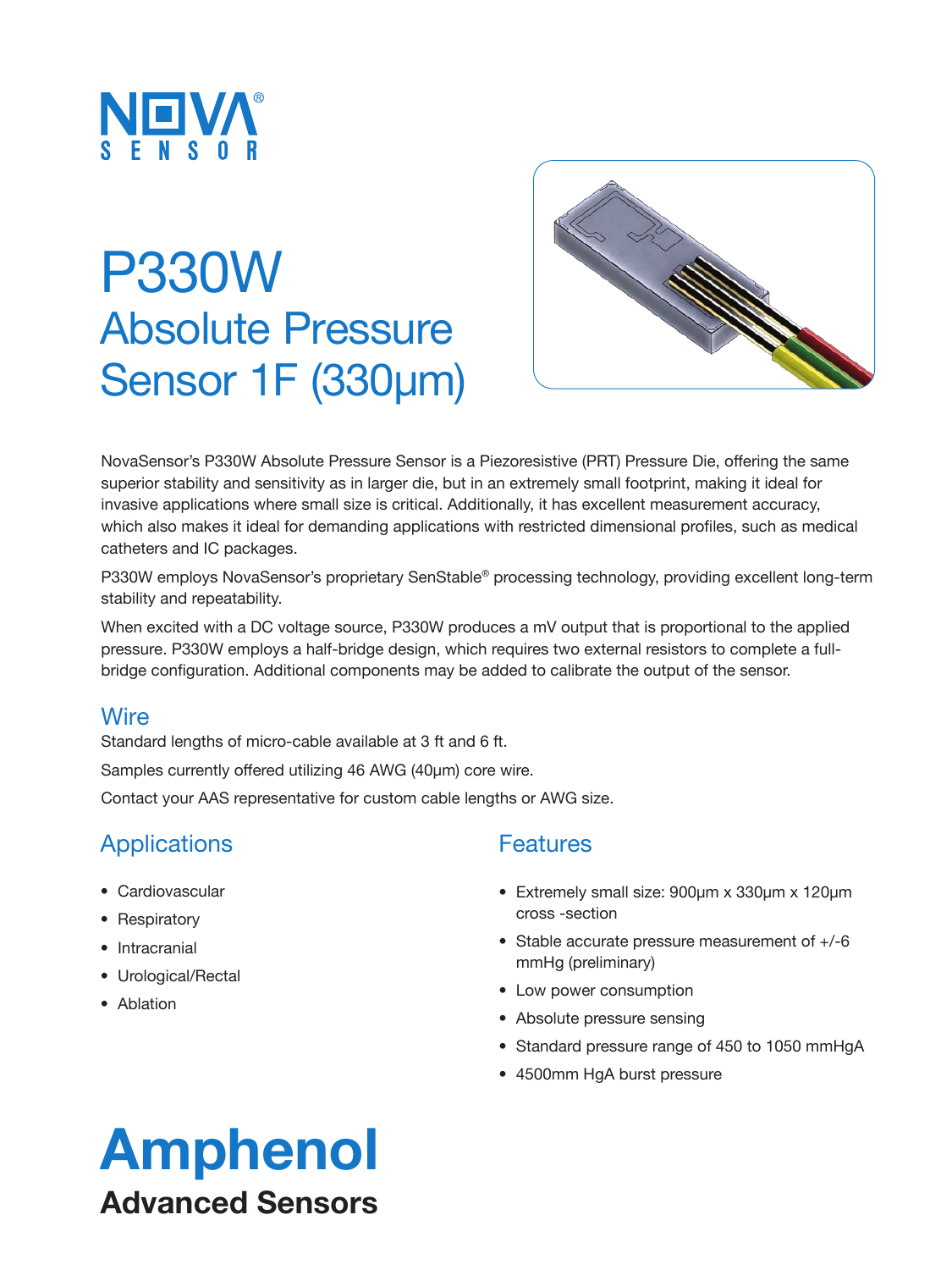## P330W Technical Specifications

| <b>Parameter</b> (Note 1, 2)         | <b>Unit</b>                        | <b>Value</b>   | <b>Comment</b>                  |
|--------------------------------------|------------------------------------|----------------|---------------------------------|
| Pressure Range                       | mmHg                               | 450 to 1050    |                                 |
| Proof Pressure <sup>3</sup>          | mmHg                               | 3000           | Absolute Pressure               |
| Burst Pressure <sup>4</sup>          | mmHg                               | 4500           |                                 |
| Excitation                           | <b>Volts</b>                       | $1$ to $6$     | DC Voltage                      |
| Bridge Resistance <sup>5</sup>       | kohm                               | $2.0 + 0.6$    |                                 |
| Symmetry <sup>6</sup>                | $\%$                               | ±5             |                                 |
| Offset Voltage <sup>7</sup>          | mV/V                               | ±3             |                                 |
| Output Voltage                       | mV/V                               | 9              | Typical @ 750mmHq               |
| Sensitivity <sup>7</sup>             | µV/V/mmHg                          | 15             | Typical                         |
| Pressure Non Linearity <sup>7</sup>  | mmHq                               | ±1             | Typical BFSL, 300 mmHg Range    |
| TC Offset <sup>7</sup>               | $\mu$ V/V/°C                       | ±20            | Maximum                         |
| TC Sensitivity <sup>7</sup>          | $\%$ /°C                           | $-0.2$         | Typical                         |
| TC Resistance <sup>7</sup>           | $\%$ /°C                           | 0.13           | Typical                         |
| Operating Temperature <sup>8</sup>   | $^{\circ}C$                        | 15 to 45       | 59 to 113°F                     |
| Storage Temperature                  | $^{\circ}C$                        | $-40$ to $+85$ | -40 to 185 $\mathrm{^{\circ}F}$ |
| Media Compatibility <sup>9, 10</sup> | Clean, dry and non-corrosive gases |                |                                 |

#### **Notes**

- 1. Values measured at room temperature unless noted with 3000-ohm resistors completing the bridge.
- 2. Pressure sensor performance can be affected by die mounting. Packaging stress should be minimized to achieve the specified performance.
- 3. Proof Pressure: The maximum pressure at which the sensor may be subjected as an uncommon event and for a short duration of time without permanent damage or performance degradation. If the Proof Pressure is exceeded, the die performance is no longer guaranteed.
- 4. Burst Pressure: The pressure at which permanent damage to the sensor may occur. Specification is for quasi-static pressure in an oil medium applied to the diaphragm side of the die.
- 5. Parameter is measured at the wafer-level 100% at room temperature, atmospheric pressure and 3V.
- 6. Symmetry is calculated as  $2^*(r1 r2)/(r1 + r2)$ , where r1 and r2 are two piezoresistors measured separately.
- 7. Parameters marked "Typical" are verified by testing samples from each wafer. TCR of sensor resistors only. TCR of bridge circuit will be affected by the resistor values completing the bridge.
- 8. Die may be used beyond this range with additional validation.
- 9. Die with protective layers has been successfully used in various medical and biological applications.
- 10. If the sensor is to be exposed to radiation, it is recommended to shield the die from radiation and implement autozeroing.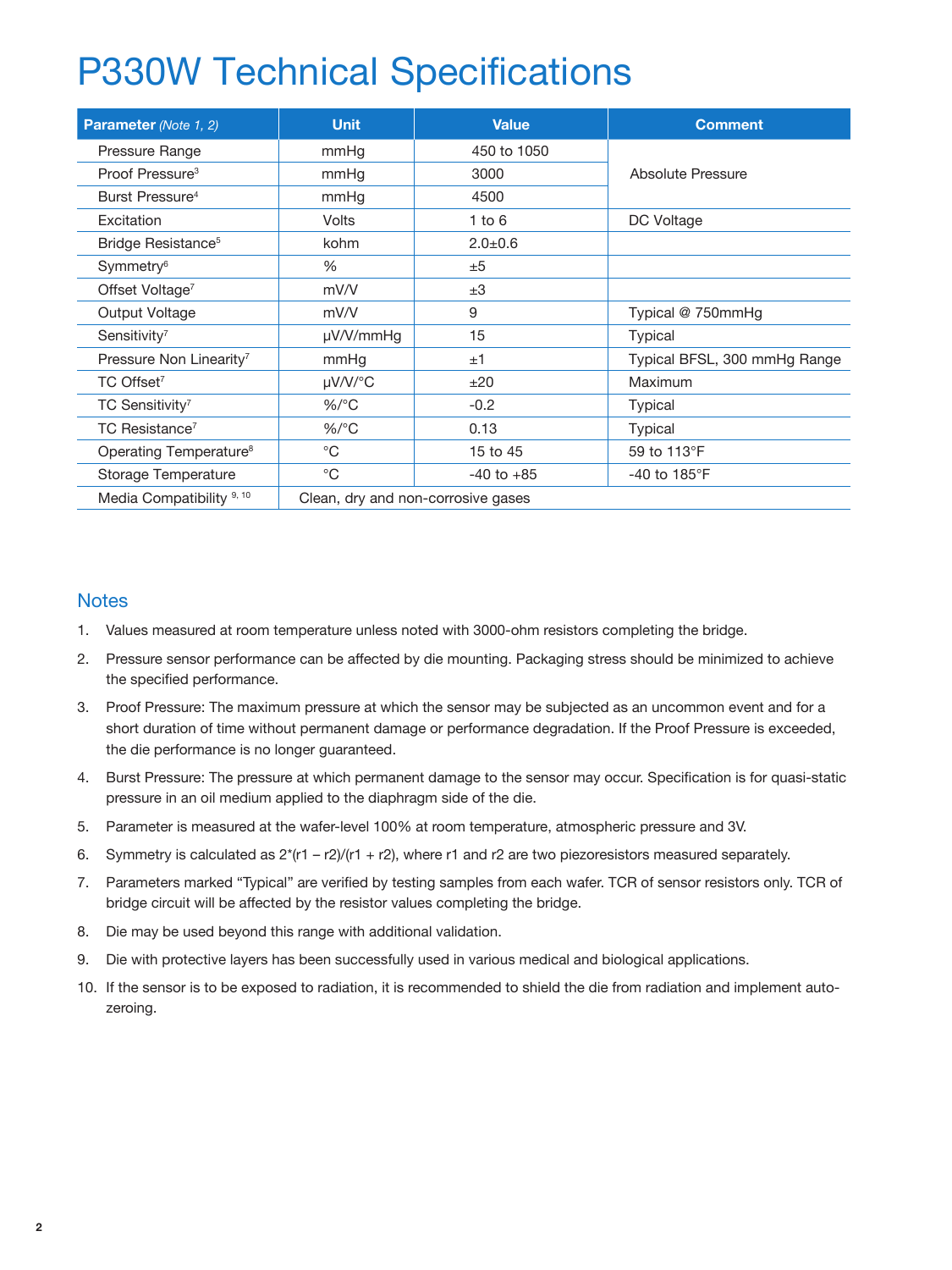## **Safety**

The product shall be used only within power supply and electrical input and output limits as specified by the datasheet. Improper use of the product may result in product damage and property loss and/or personal injury. In use of the product, the customer has sole responsibility for designing and implementing a solution, which will ensure safe operation (including review of appropriate reliability or required redundancy, mitigation of failure modes, and/or meeting appropriate standards). The customer is responsible for review of any special conditions for use including, but not limited to, environmental conditions, electrical supply, residual risk, etc. Amphenol makes no warranty, representation or guarantee regarding the suitability of this product for any particular application, including safety critical applications. Nor does Amphenol assume any liability arising out of the application or use in any product or circuit. Amphenol specifically disclaims all liability without limitation consequential or incidental damages.

## Shipping and Handling P330W on Spool

P330W die with trifilers have both die and rear-end wires tapes to the surface of spool is also available. The rear ends have been used for electrical testing of samples. Therefore, end of cores can be separated by gaps and sometimes bents.

Handling of the samples requires extreme care as both diaphragm of the sensor and contact mode can be easily damaged by mechanical contact with an external object. The contact node should not be loaded with forces acting perpendicular to the top plane of the die where the solder joints are located.

In most cases, Amphenol provides results of die testing together with the samples. Each die has a unique number. This allows for traceability up to die level.

Contact Amphenol Representative in case of questions. Amphenol personnel will be able to answer your questions related to the samples and provide recommendations on sensor conditioning /calibration.

## Ordering Information

| <b>Part Number</b> | ∣ Description    |
|--------------------|------------------|
| <b>EP330W-3FT</b>  | <b>3FT P330W</b> |
| <b>EP330W-6FT</b>  | <b>6FT P330W</b> |

## P330W Eval Kits

| <b>Part Number</b> | Description                    |
|--------------------|--------------------------------|
| P330W-EVAL-D3      | P330W Eval Kit, Digital Output |
| P330W-EVAL-A3      | P330W Eval Kit, Analog Output  |